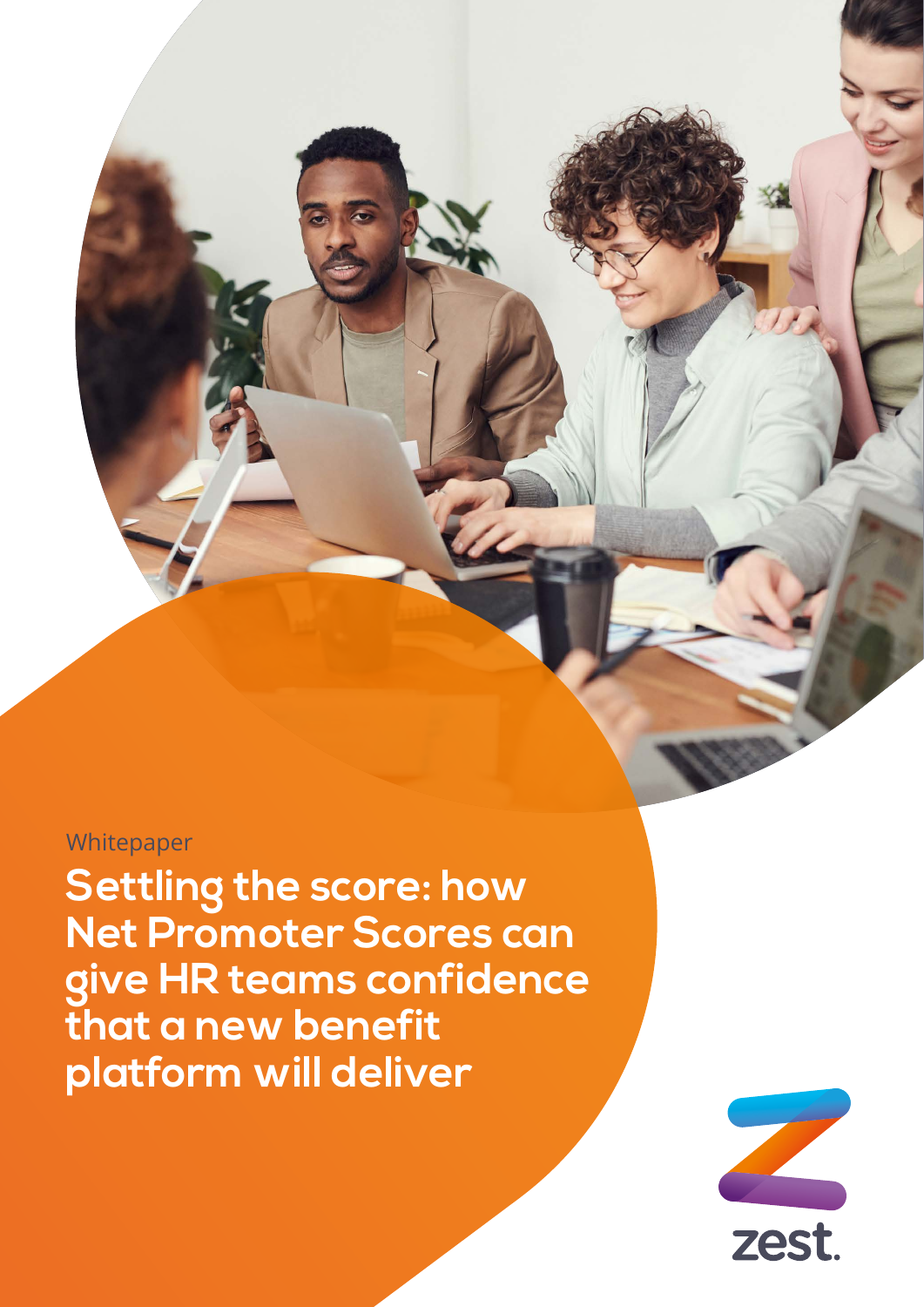**Introduction: selecting a benefits technology provider is a big decision – so how can HR and benefits teams be confident in their choice?**

### No matter the size of the organisation, a new benefits platform is a noteworthy investment. And not just because of the financial commitment.

Benefits are a significant expense for employers – and a strategic one. They make employees feel appreciated, understood and cared for. They are an important signifier of organisational culture.

Human resources (HR) and benefits teams place a huge amount of thought into their benefits strategies and packages. But if they try and deliver them through a clunky platform, their efforts will soon go to waste. Employees want to engage with platforms that are quick simple, and intuitive. Browsing and shopping cart style experiences must be on par with what they are experiencing as consumers. Providing this kind of experience is key to seeing a return on benefits investment.

A benefits platform is a pivotal piece of HR technology. HR teams will interact with it every day, so they need to enjoy working with it. They need a platform that will reduce their to-do lists by automating repetitive tasks and offering up data insights. It also needs to be flexible and scalable enough to cope with inevitable structural or strategic shifts.

The high stakes, combined with the number of options on the market, make choosing a provider a complicated task.

When it comes to making the decision, looking at the provider's Net Promoter Score (NPS) can be a great first step. In this white paper, we'll cover what an NPS is, why it's so important, and why Zest's is so good.

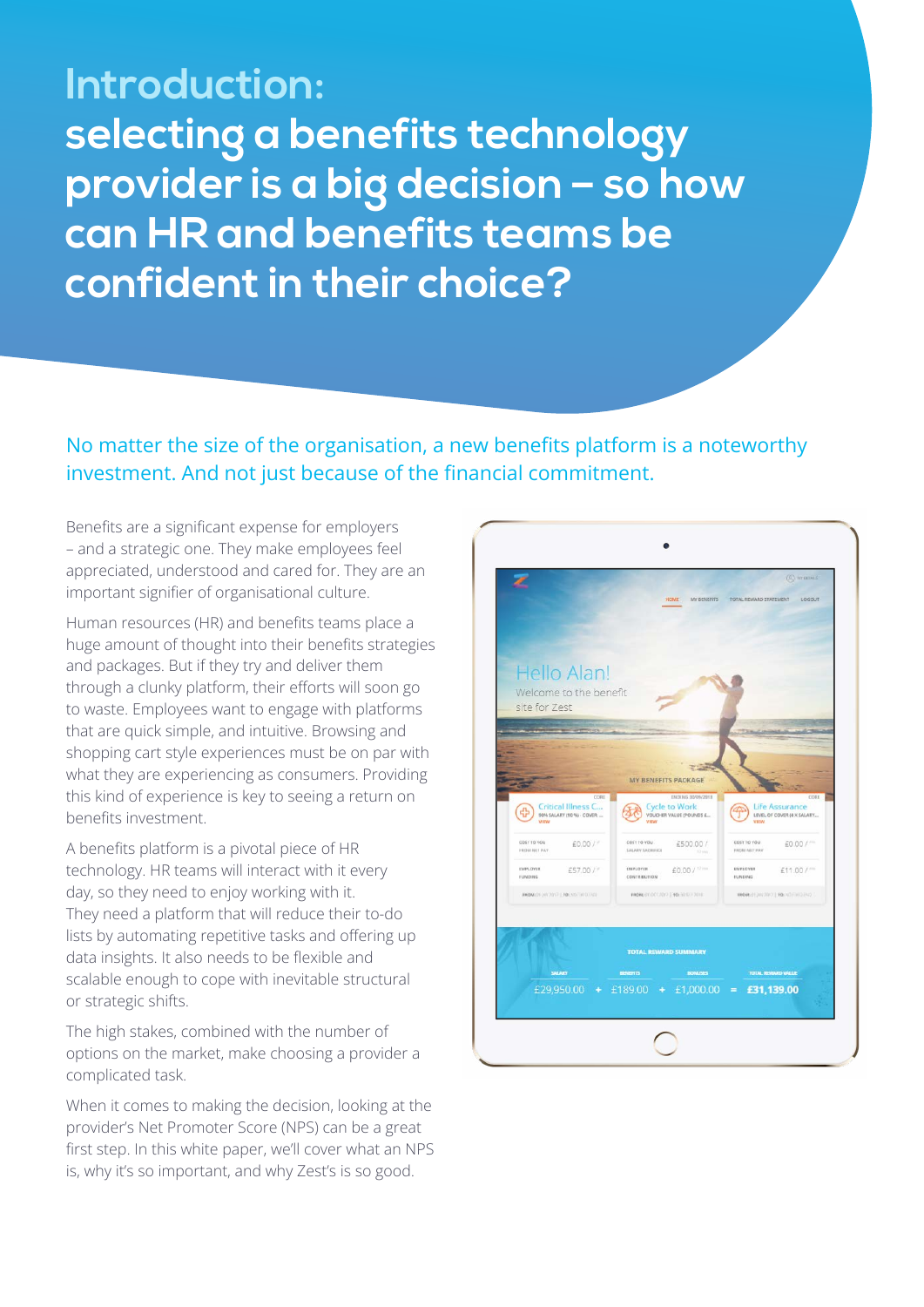# **What is an NPS?**

An NPS is a measure of customer experience, based on one simple question:

*"How likely is it that you would recommend [insert brand] to a friend or colleague?"* 

Respondents mark the brand on a 10-point sliding scale from *'Not at all likely'* to *'Extremely likely'.*  They can then be placed in the following groups:

**Promoters** – score the brand 9 or 10. They are loyal and would encourage others to purchase the brand's products or services.

**Passives** – score the brand 7 or 8. They're satisfied with the brand but could easily be swayed by a better offer from a competitor.

**Detractors** – score the brand 0 to 6. They are unhappy customers, likely to discourage others from engaging with the brand.

Brands can work out their NPS by subtracting the percentage of detractors from the percentage of promoters.

According to Bain & Company, who are widely credited with creating the measure, an NPS above 0 is good, above 20 is favourable and above 50 is excellent.

#### **Why does a brand's NPS matter?**

A brand's NPS is so important because it places a clear, numerical value on how customers feel about its products or services. It allows brands to understand how they're performing in relation to competitors. It has become a key point of comparison for buyers. A brand's NPS is also a good indicator of growth as this is closely linked to customer satisfaction and retention.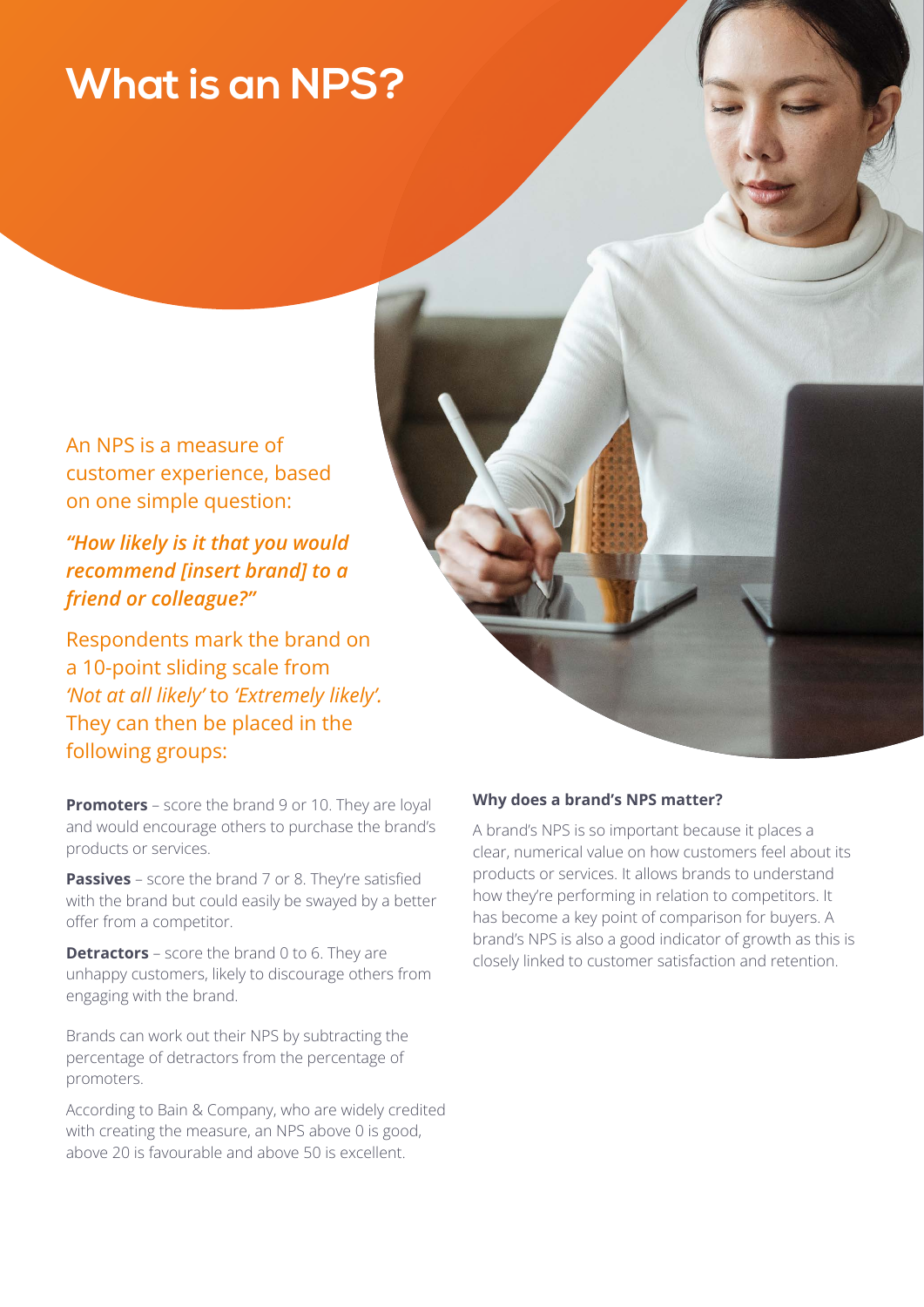# **Why Zest's NPS is better than the rest's**

### **At 67, our NPS is among the highest in our sector.** There are several reasons for this:

#### **Exceptional benefits engagement**

the number one goal for any HR or benefits professional is scheme engagement. Employees have to use their benefits to feel and understand their value. With Zest, employees follow a simple step process to making their selections. They can also interact with the platform at any time, on any device. This means that 89% of employees engage with our platform once it's set up.

#### **Quick, simple and inexpensive implementation**

our competitors can take months to implement their platform and configure the required benefits. Zest's revolutionary Benefits Builder accelerates this process to a matter of weeks or days. We save time, and our clients save unnecessary stress and cost. Because our installation is so quick and easy, there is rarely a need to pay expensive consultant's fees to get Zest up and running.

#### **Pain-free administration**

our easy-to-use Admin Dashboard, collates all the information benefits professionals need in one place. Automation takes care of time-consuming tasks, including benefits enrolment and reporting, while handy alerts direct HR's attention to where it's needed most. Zest is also built to integrate seamlessly with other HR platforms, making data-sharing simple.

#### **Advanced data security as standard**

Zest uses a range of advanced security features, including automatic audits, two-factor authentication and advanced data encryption. These keep employee data safe and our clients compliant with the latest regulation.

#### **Total reward on tap**

the importance of a total reward statement (TRS) cannot be underestimated. Zest's 360°, interactive TRS helps employees appreciate the full value of their package – and understand just how much their company cares for them. It also encourages them to engage with their benefits, by showing how different selections could impact their total reward.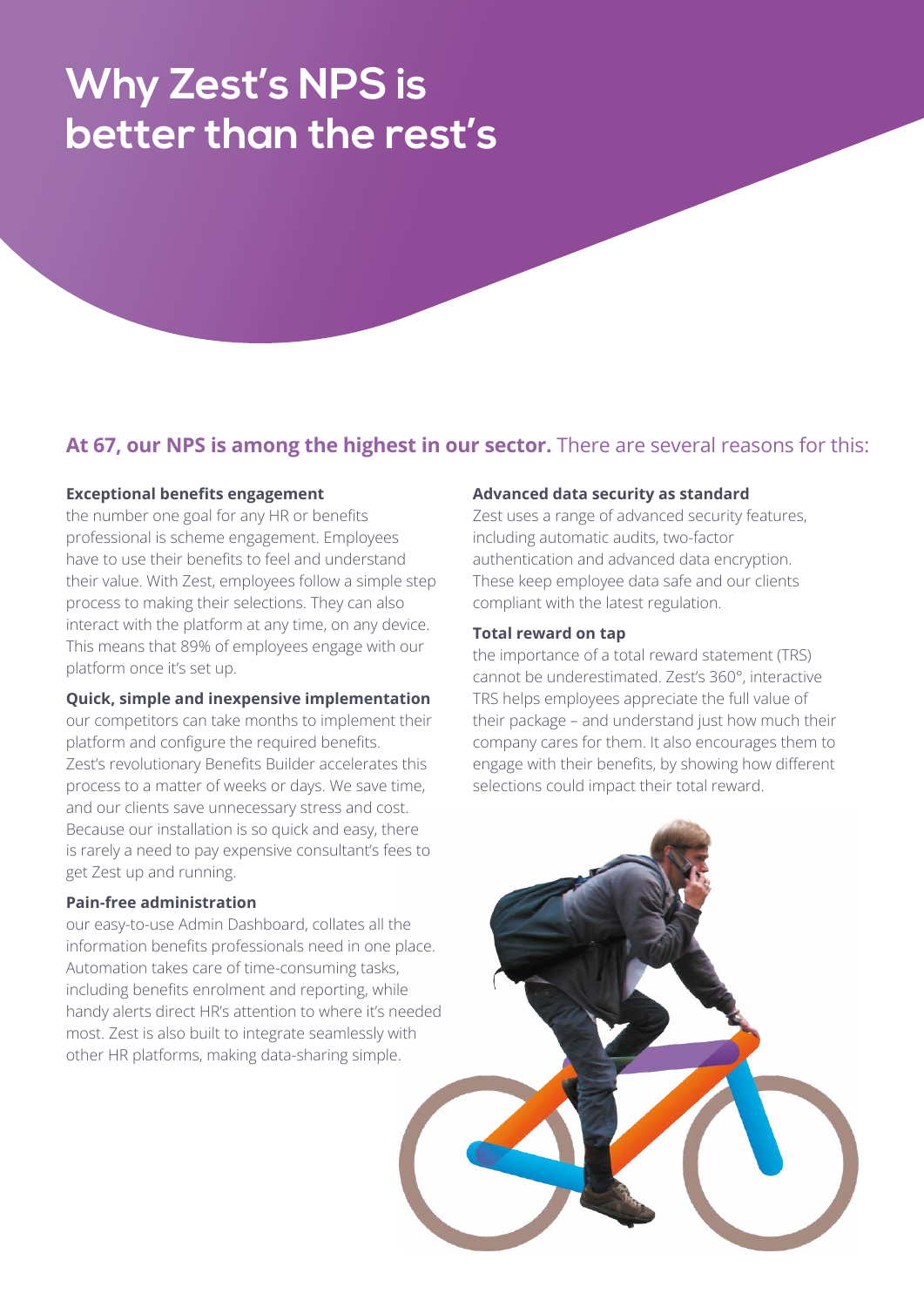## **Why Zest's NPS is better than the rest's**

#### **Employer brand support**

with distributed working on the increase, HR teams are looking for ways to strengthen their employer brands. With Zest, teams can personalise the look and feel of their portal quickly and at no extra cost. This helps place the brand front and centre of a positive benefit experience.

#### **Modular make-up**

HR teams have the choice to extend Zest's core platform with a number of functional modules. Zest's Insight Centre, enables teams to assess data on benefits engagement and scheme effectiveness, while Pay Centre allows teams to integrate salary information to provide an even more comprehensive TRS.

#### **Unparalleled personalisation**

the rise in remote working means that diverse employees are now working in vastly different circumstances – and a one-size-fits-all approach to benefits simply won't work. Zest's Claims Centre enables employers to offer a benefits account. Employees can then expense benefits that are truly relevant to them.

#### **Stress-free communications**

using Zest, HR teams can target benefits communications based on workforce segment or eligibility, ensuring that employees only receive information relevant to them. Zest's communications editor enables HRs to quickly personalise platform communications, while its scheduling tool helps teams distribute important communications on time, without tying them to their desk.

#### **MY BENEFITS**

 $\circledR$ 

#### **AVAILABLE BENEFITS**

There are no new benefits available to select.

#### **MY BENEFITS PACKAGE**

Your benefits package contains the benefits you have selected and those provided by your employer. You can view any upcoming changes using the date selector below.

EXPAND DETAILS

ඇ

**Critical Illness Cover** 90% SALARY (90 %) - COVER: £26,955.00 **VIEW** 

CORE

ENDING 30/09/2018 **Cycle to Work** VOUCHER VALUE (POUNDS £500.00) - ...